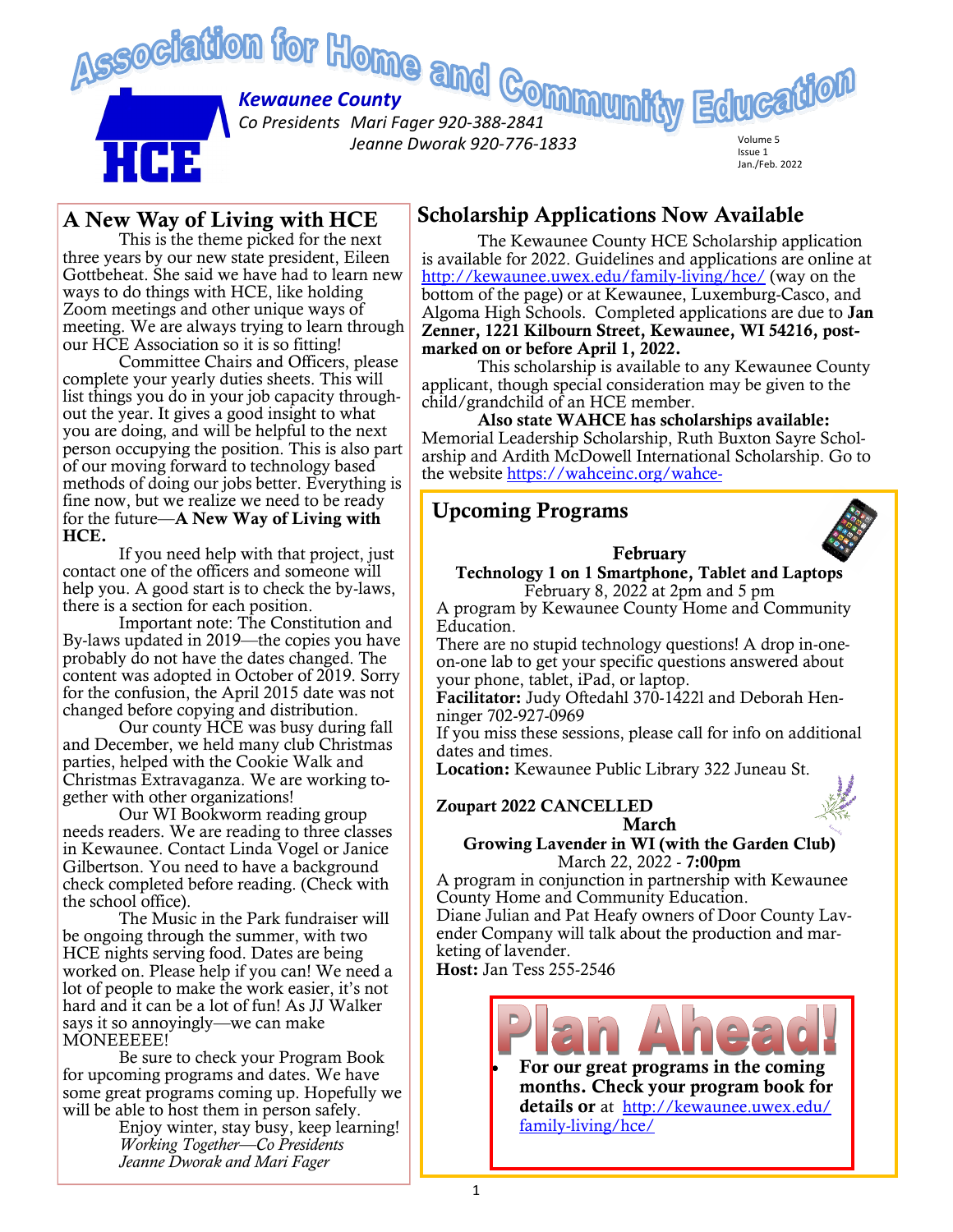Hilltoppers: Had Christmas party and exchanged gifts for Toys for Tots. Filled two shoeboxes for Samaritan's Purse and sent extra items to St. Mary's, Algoma.

Lakeshore Legacy: *November:* Reports given on the Peshtigo bus trip which was very informative and lots to see. Also Senior Fair was attended and enjoyed by several members.

*January:* Judy read a thank you from the Community Congregational Church for the cookies donated for the Cookie Walk. They made \$670.00 plus extra cookies that were sent to the pantry for workers and people picking up food. Your contributions definitely made a difference. Thank you.

*Be sure to email copies of your minutes to Jan. Thank you!*

## Annual Spring Banquet

The Kewaunee County HCE Banquet will be held on Tuesday, May 10 at the Rendezvous N896 County N, Luxemburg. Social Hour starts at 5:30 with dinner served at 6 pm, hosted by Classy Lassies Club.

The dinner features baked and broasted chicken with all the trimmings. More information and registration will be announced soon.

## International—Nicaragua Partners

Amy Wiza from W/NP, says it is helpful if boxes can be filled with like things. For example, a box of just fabric and a box of all notions, or a box of all cooking supplies. The distribution is much easier when it gets to Nicaragua if we can do that. She also sent a new list of what they are concentrating on collecting this year.

- Sewing supplies (fabric, scissors, needles, yarn)
- School supplies (pencils, paper, scissors, backpacks)
- Cooking supplies (mixers, blenders, bowls, utensils)
- Carpentry tools (hammers, nails, saws, hand tools)
- Gardening tools (especially now for food security issues)

#### *Please no medical or electronics*

A collection from Kewaunee County will be coordinated later and taken to Stevens Point. The warehouse is now closed until April. A more comprehensive list will be included in future newsletters as space permits. You can also go to the [WAHCE International](https://wahceinc.org/wahce-international-info/) website for more ideas.

Continue to collect items to donate to Wisconsin Nicargua Partners. It's easy ... place a box in your garage and add to it through the year. If you see items at a garage sale or estate sales; think of what could be useful to the citizens of Nicaragua.

## **Club Corner** Save the Date - Salad Supper

The annual Salad Supper is being held on Tuesday, April 5 from 5-7 pm at Holy Rosary Church in Kewaunee.

Bring your friends and family for a night out to enjoy delicious salads benefitting continu-

ing education of our youth. Remember the monies collected are broken up– Scholarship gets salad supper profits and WI Bookworms gets the raffle basket profits.

Each HCE member should bring a large salad or 2 small ones. Snow date is April 6, 2022. Also each club should make up one basket for the raffle to benefit WI Bookworms.

# State Design a T-shirt Contest!

The T-shirt design can be big or small, on the front, the back or both. You may use a small HCE logo on the front and larger personal design on back. Wherever your creative talents take you! The T-shirt designer doesn't have to be a HCE member, but maybe they'll join. Design colors are your choice and t-shirt color suggestions also



welcome. More than one T-shirt color also considered, but preferred to keep the design to one color. If interested please click on the T-shirt! Enter multiple designs! Have Fun!

# A Note From Your Historian

**HELP!** It is time to start working on the HCE scrap book. If anyone has any pictures of events from the last year please email or send them to me this month. My e-mail address is joftedahl @gmail.com, my home address is 1422 Ellis St Kewaunee. Thanks for any and all help. Also help is needed to go through the many boxes we inherited from Marie Mach's family.

*Submitted by Judy Oftedahl*

# Impact of HCE—2022

To recognize the achievements and contributions of HCE members, each member is asked to complete the Contribution report. Information will be compiled into an "Impact of HCE" report. The form is available at **Impact of HCE**.

# HCE Healthy Lifestyle-2022

HCE Family and Community Life will focus on all members being active, and eating healthy, and using local food as a state-wide activity. The 4 question survey covers 13 weeks, from Feb. 13 through May 18, 2022. Form is available at [Healthy Lifestyle.](https://wahceinc.org/healthy-lifestyle/)

Ignore the dates due to the state. These are due to ANITA SCHULLER BY JUNE 1 so she can compile the results!





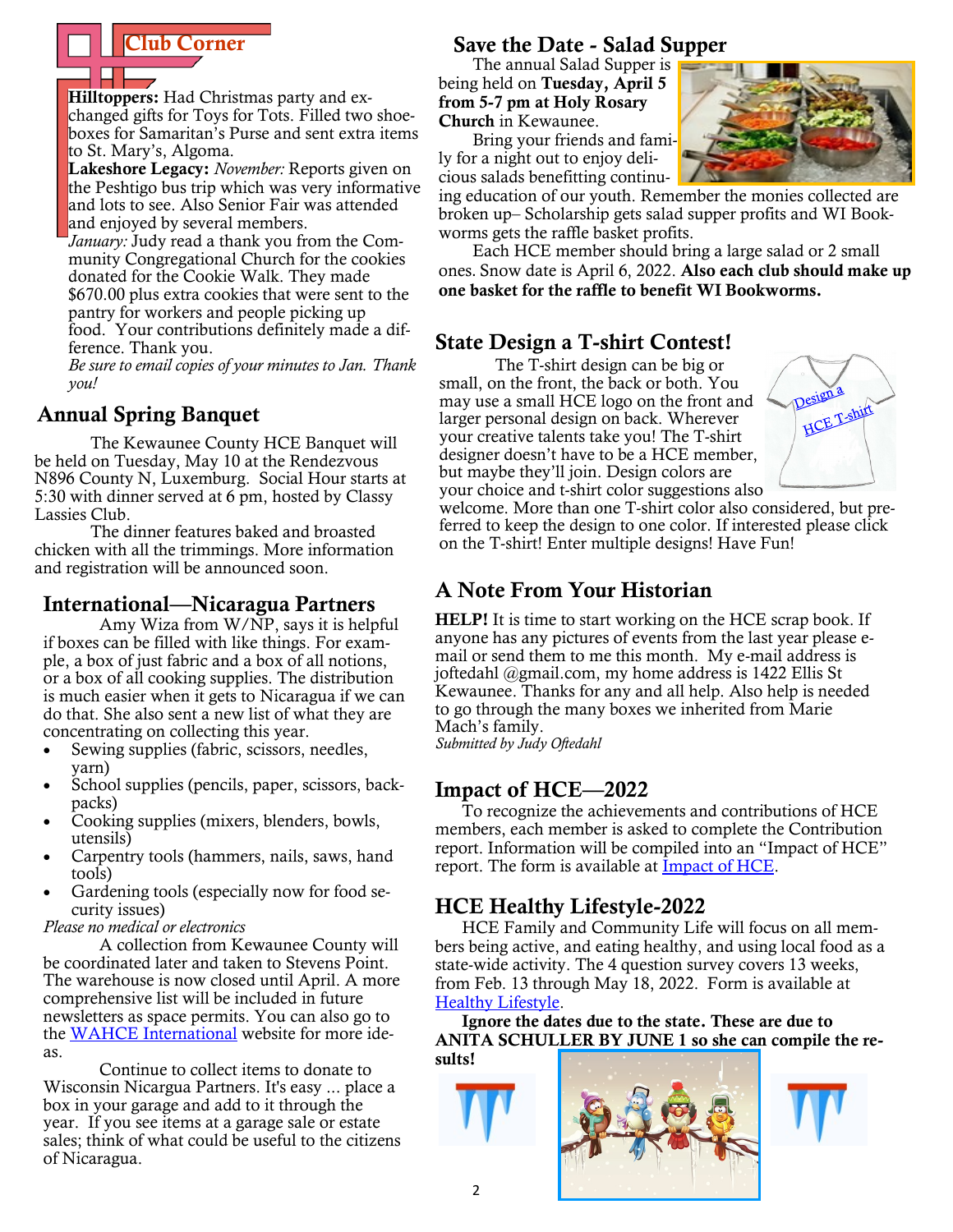## 2022 Spring WI Bookworms Reading Dates and Times

Reading times: 3 classrooms -first two at 8:30 am. Third classroom at 9:00 am. Meet at 8:20 am in the Kewaunee Elementary Office. You must have completed a background check with the School District ahead of time. Contact the school office for more information on filling out that form. For WI Bookworm information contact Linda Vogel or Janice Gilbertson.

Remaining Spring 2022 Reading Dates: Mar- 17-2022 April-21-2022 May- 19-2022



# NE District Spring Meeting Committee

Another opportunity to volunteer! Kewaunee County HCE is hosting the NE District Spring Meeting at the Rendezvous on April 20 starting at 8:30 am. We need people to plan the meeting, make invitations, nametags, do registration, and numerous other things. Contact Mari Fager, the Chairperson of this committee to see what you can do to help, every bit helps. Thank you!

# State Conference 2021 Articles

At the January Executive Board meeting, it was decided to distribute the funds allocated in the 2021 budget for the State Conference. If you paid a registration fee and attended the WAHCE State Conference, you must fill out a green reimbursement sheet (available from Kay Ratajczak) and write an article about a session or experience at the State Conference. These are then turned in to Kay Ratajzcak.

Deadline for submitting for reimbursement is March 1, 2022.

#### State Conference 2021

HYGGE (hoo ga) is DANISH

Means creating a warm atmosphere, build community, closeness, feeling of belonging, celebrate every day. Danes are the happiest people on earth.

 Their laundromats are also coffee shops. They have a whole research institute dedicated to happiness.

 Denmark is in the northern part of the world and their winter is COLD, DARK and stressing. Holidays are similar to Americas, activity, lights, and celebrating. January and February can be depressing, dark, cold. Denmark celebrates this time with positivity, happy, and health. This is done by:

RELAX- sauna, escape to a spa, message, nails done. Pamper yourself, hot baths and yes bubbles.

CHANGE home space-swap out fluorescent lights for candles. 13# of candle wax per person is used in Denmark per year. Light up the fire place for ambiance, blankets and pillows for comfort and softness. Craft your home with nature, soft and cozy.

PEOPLE- spend time with friends, venture forth with different activities, set aside time for self to focus and recharge.

# New Leadership Committee

There were several volunteers to help retool/ redesign/reboot the organizational structure which will begin in January. Volunteers are Barbara Piechocki, Jan Tess, Judie Pahnke, Kay Ratajczak, Jan Zenner and Linda Vogel. A suggestion to call the presidency elect a Leadership Committee, and to think about new ways to lead the organization. We always have trouble filling our elected positions, we'd like to help make the work more communal. If you'd like to join the committee, let one of the above named individuals know! If you have any ideas, let us know as well!

#### Newsletter News

Program facilitators—I'd like a wrap up of how the programs went, how many attended and a little of what  $\theta$ you learned to include in the newsletter. Committee Chairs, information on



what you're working on, if in season, and follow ups on what happened as a result of your committee's work. Newsletters will be published for Jan/Feb, Mar/ April, June/July/August and Sept/Oct/Nov. December is club parties and such, we will use emails to communicate if anything comes up. Please also check your Program Book for items. In order to publish I will set the deadlines as follows: Jan. 10; Mar 10; July 10 and Sept. 10. We'll see how this works and modify if necessary! Thanks! *Jan Tess, Newsletter Chair*

## March Lavender Program

The March program is being held with the Kewaunee County Garden Club. Hopefully to be held in person, as the presenters are not comfortable doing a Zoom meeting. The Garden Club will be starting their business meeting at 6:30 pm until the presentation starts at **7:00 pm,** and continue after if needed.

EMBRACE naturespend time outside on sunny days. Winter malaise endures because we are under a roof. We need light, sun. Find some "green" space. Find your own warmth that is NOT electron ic or plugged in.



READ, draw, paint, craft- Get away from electronics. Maybe your bed is your hygge place, warm, cozy with a book, NOT phone or computer. Hygge is also a summer practice. Picnics in the park with friends, go for a walk with the girls, take your laundry to the laundromat/coffee shop, dinner parties outside, cocktail parties, campfires. Enjoy nature, friends, make life simple, no clutter. ENJOY!!! *Submitted by Linda Vogel*